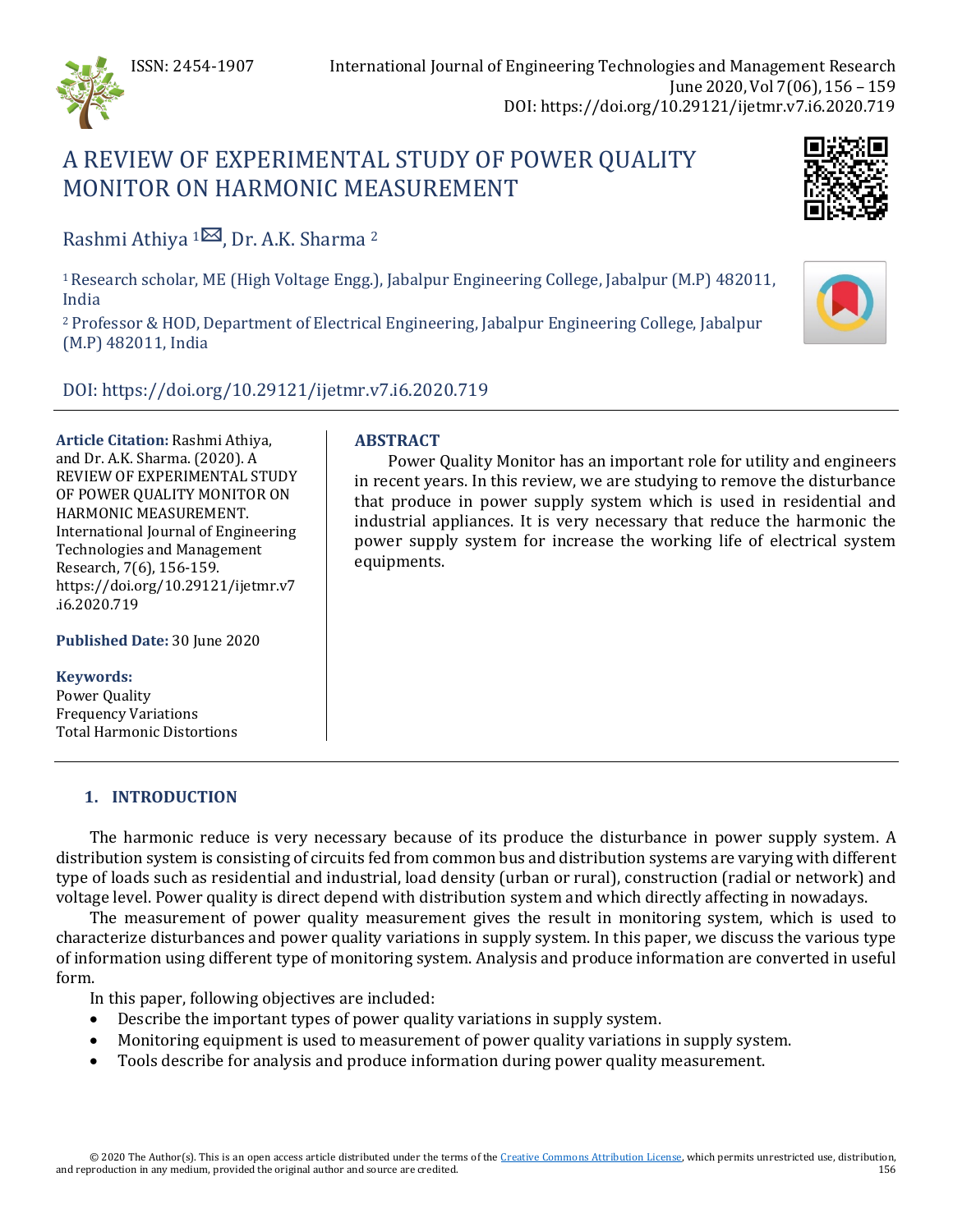A Review of Experimental Study of Power Quality Monitor on Harmonic Measurement



**Figure 1:** Power quality

## **2. POWER QUALITY VARIATIONS**

First of all, we understand the power quality variation in supply system, which problem is generated with applied loads. The information is shared between various type of groups performance by measurement and its evaluation.

#### **2.1. DISTURBANCES**

The triggering are generated during abnormality in the voltage or the current supply, it is called disturbances in power supply system.



## **Figure 2:** Disturbances

## **2.2. STEADY STATE VARIATIONS**

In which included the normal RMS voltages variations and harmonic distortions in power supply system. These variations are very necessary for measurement using sampling voltage and/or current during time.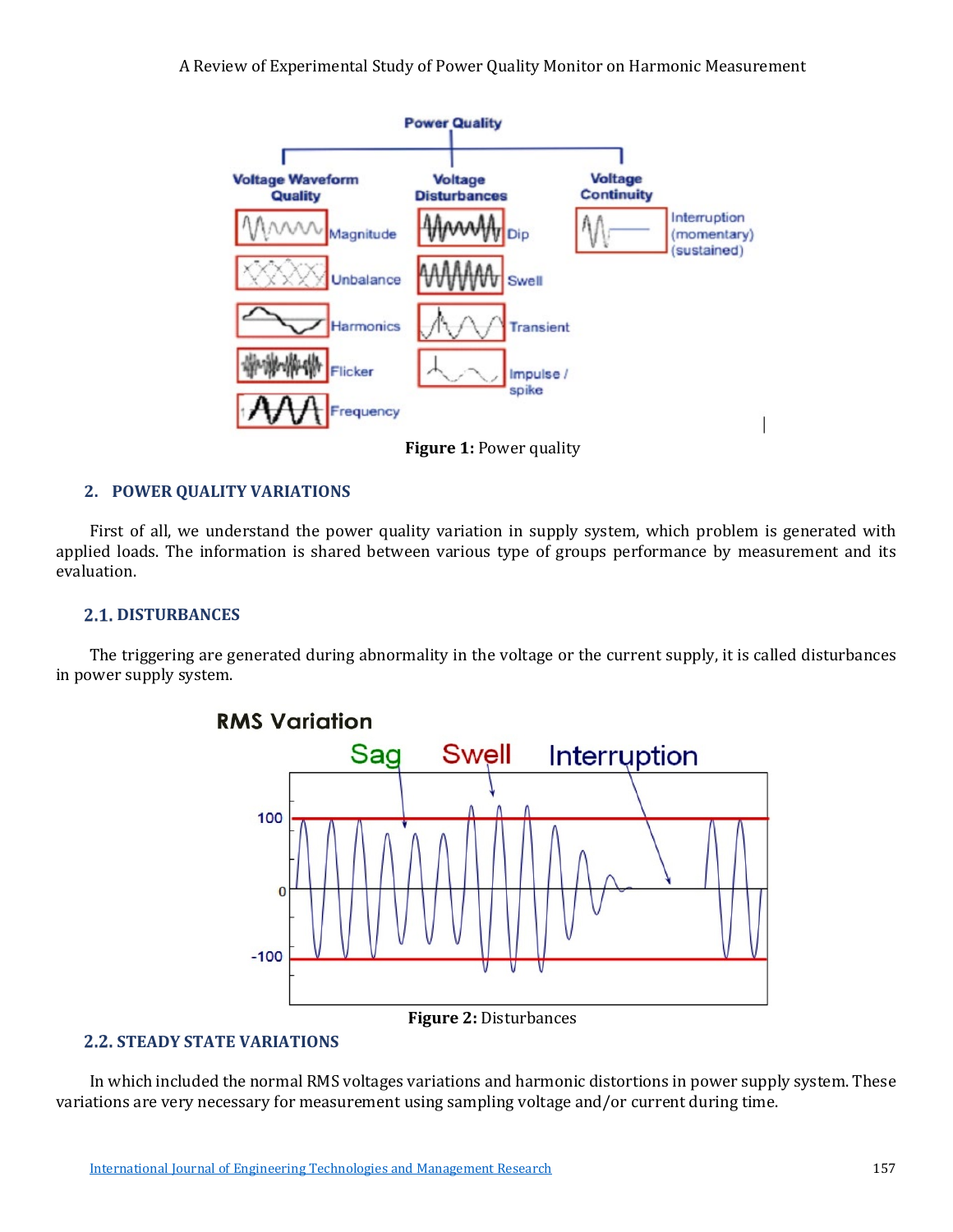## **3. HARMONIC DISTORTION**



**Figure 3:** Harmonic Distortion

## **4. MULTIMETERS OR DMMs**

- Phase-to-ground voltages
- Phase-to-neutral voltages
- Neutral-to-ground voltages
- Phase-to-phase voltages (three phase system)
- Phase currents
- Neutral currents

### **5. CONCLUSION**

The various types of power quality variations are measured in power supply system and developed the evaluation procedures for measurement. The standardized measurements are used in evaluations in different systems. A data are analyzed for power quality measurements in system and to process data an instrument are used to support in processing the data.

### **SOURCES OF FUNDING**

None.

### **CONFLICT OF INTEREST**

None.

### **ACKNOWLEDGMENT**

None.